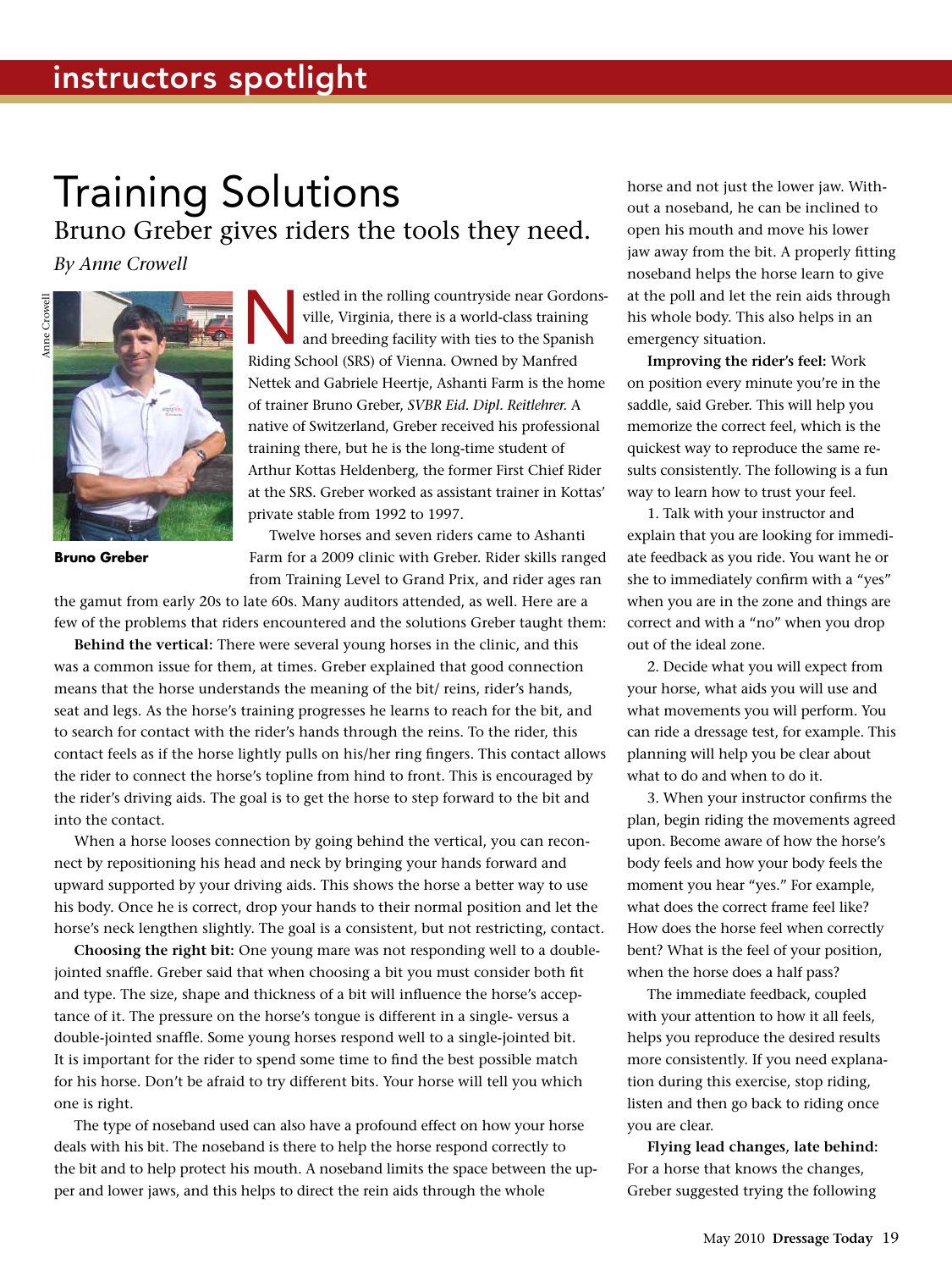technique. Before asking for the change, use the current outside leg to straighten the horse's rib cage with a moderate pressure. This will also make the horse more aware of his outside hind leg. Be fore aiding the change, release the pres sure on your outside leg and then ask for the change. The removal of pressure on the rider's outside leg should cause the horse to feel his outside hind leg free to jump through, which allows it to swing forward easily during the change and become the new inside hind leg.

**Slowing a too-fast trot:** This was a common problem with some of the younger horses. To remedy this, Greber said to control your posting—be like a metronome, 1-2, 1-2, 1-2. Don't let the horse determine how fast you will post. The horse will match your rhythm, if you keep steady. Also, keep the hips out in front of you as you post. Post tall and slow allowing the hips to move toward your hand to the front of the pom mel. This will help create regularity and activity in the trot. Also, ride the up beat when you post to encourage the horse's back to come up.

T**he difference between bend and flexion:** Bend deals with the horse's body shape, Greber explained. Imagine your leg is a fence post that the horse must bend around. Your lower leg is used to create forward energy, while your upper leg is used to help bend the horse. Think of using your inside thigh and knee to help bend the horse to the outside rein.

Flexion deals with the horse's sideto-side head position at the jaw. A horse that is flexed to the inside has his inside eye and portions of his cheek visible to the rider. Flexion is asked for with a rein aid. You can use a slight opening rein with a little lift to ask for flexion, or bend your hand at the wrist toward the horse's wither. Once the horse is schooled to flex correctly, a bend of the wrist should be sufficient. Remember to stay connected with both reins. It is easy to worry about